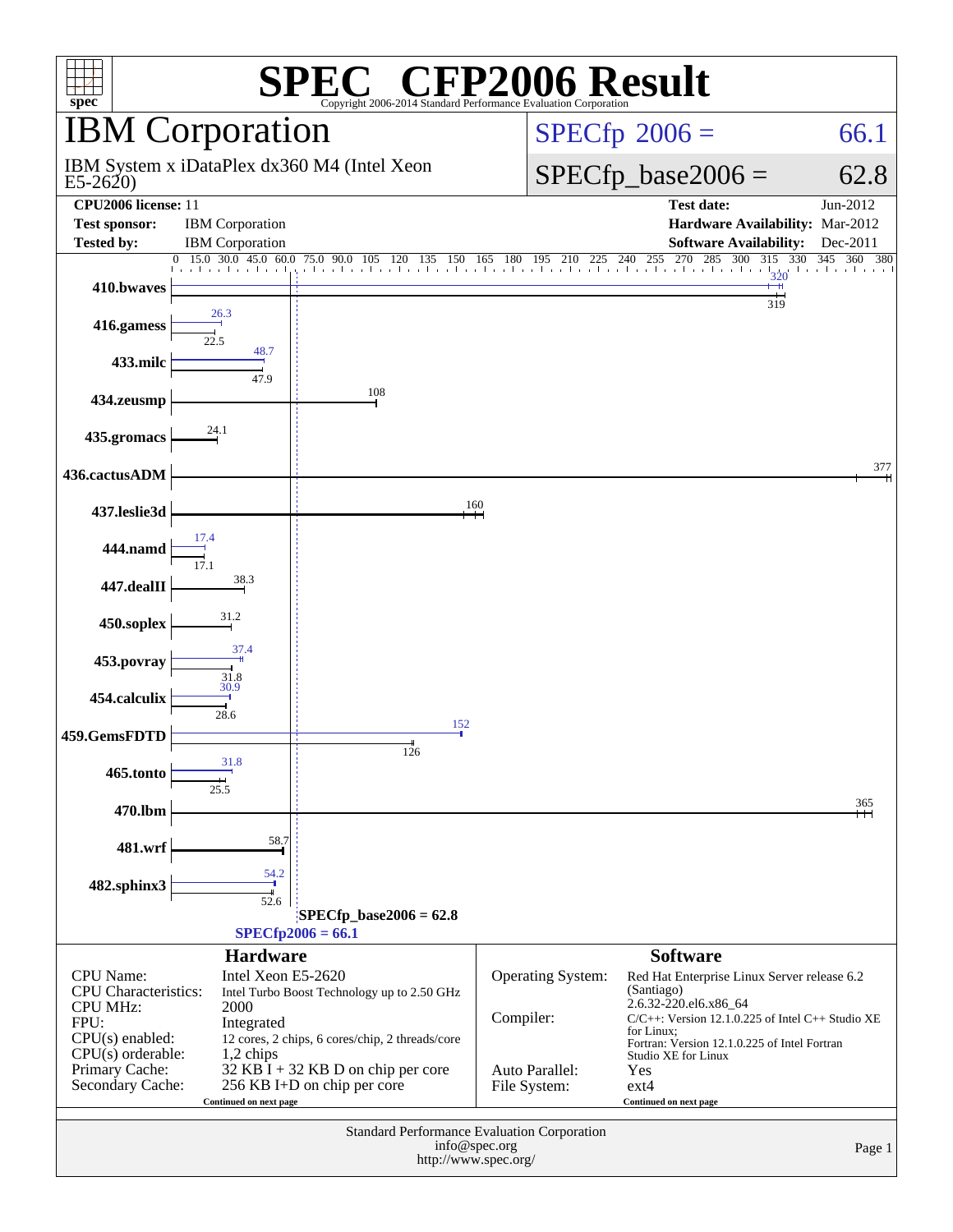

### IBM Corporation

 $E5-2620$ IBM System x iDataPlex dx360 M4 (Intel Xeon

### $SPECfp2006 = 66.1$  $SPECfp2006 = 66.1$

### $SPECfp\_base2006 = 62.8$

| <b>CPU2006 license: 11</b>                                                 |                                                                                                                                               |                                                                                    | <b>Test date:</b><br>$Jun-2012$                            |
|----------------------------------------------------------------------------|-----------------------------------------------------------------------------------------------------------------------------------------------|------------------------------------------------------------------------------------|------------------------------------------------------------|
| <b>Test sponsor:</b>                                                       | <b>IBM</b> Corporation                                                                                                                        |                                                                                    | <b>Hardware Availability: Mar-2012</b>                     |
| <b>Tested by:</b>                                                          | <b>IBM</b> Corporation                                                                                                                        |                                                                                    | <b>Software Availability:</b><br>$Dec-2011$                |
| L3 Cache:<br>Other Cache:<br>Memory:<br>Disk Subsystem:<br>Other Hardware: | 15 MB I+D on chip per chip<br>None<br>128 GB (16 x 8 GB 2Rx4 PC3-12800R-11, ECC,<br>running at 1333 MHz)<br>1 x 250 GB SATA, 7200 RPM<br>None | <b>System State:</b><br><b>Base Pointers:</b><br>Peak Pointers:<br>Other Software: | Run level 3 (multi-user)<br>64-bit<br>$32/64$ -bit<br>None |

**[Results Table](http://www.spec.org/auto/cpu2006/Docs/result-fields.html#ResultsTable)**

| Results Table    |                                                |       |                |       |                    |              |                                                                |              |                  |              |                |              |
|------------------|------------------------------------------------|-------|----------------|-------|--------------------|--------------|----------------------------------------------------------------|--------------|------------------|--------------|----------------|--------------|
|                  | <b>Base</b>                                    |       |                |       |                    | <b>Peak</b>  |                                                                |              |                  |              |                |              |
| <b>Benchmark</b> | <b>Seconds</b>                                 | Ratio | <b>Seconds</b> | Ratio | <b>Seconds</b>     | <b>Ratio</b> | <b>Seconds</b>                                                 | <b>Ratio</b> | <b>Seconds</b>   | <b>Ratio</b> | <b>Seconds</b> | <b>Ratio</b> |
| 410.bwayes       | 42.6                                           | 319   | 42.0           | 323   | 42.6               | 319          | 42.4                                                           | 320          | 43.2             | 314          | 42.2           | 322          |
| 416.gamess       | 870                                            | 22.5  | 868            | 22.6  | 870                | 22.5         | 745                                                            | 26.3         | 744              | 26.3         | 746            | 26.3         |
| 433.milc         | 192                                            | 47.9  | 192            | 47.8  | 192                | 47.9         | 188                                                            | 48.8         | 188              | 48.7         | 189            | 48.5         |
| 434.zeusmp       | 84.3                                           | 108   | 84.5           | 108   | 84.3               | 108          | 84.3                                                           | 108          | 84.5             | 108          | 84.3           | <u>108</u>   |
| 435.gromacs      | 296                                            | 24.1  | 297            | 24.1  | 296                | 24.2         | 296                                                            | 24.1         | 297              | 24.1         | 296            | 24.2         |
| 436.cactusADM    | 31.5                                           | 379   | 31.7           | 377   | 33.1               | 361          | 31.5                                                           | 379          | 31.7             | 377          | 33.1           | 361          |
| 437.leslie3d     | 61.0                                           | 154   | 57.2           | 164   | 58.8               | 160          | 61.0                                                           | 154          | 57.2             | 164          | 58.8           | <b>160</b>   |
| 444.namd         | 469                                            | 17.1  | 469            | 17.1  | 470                | 17.1         | 462                                                            | 17.4         | 462              | 17.4         | 462            | 17.4         |
| 447.dealII       | 299                                            | 38.3  | 299            | 38.3  | 300                | 38.1         | 299                                                            | 38.3         | 299              | 38.3         | 300            | 38.1         |
| 450.soplex       | 267                                            | 31.2  | 267            | 31.3  | 268                | 31.1         | 267                                                            | 31.2         | 267              | 31.3         | 268            | 31.1         |
| 453.povray       | 169                                            | 31.4  | 167            | 31.8  | 167                | 31.8         | 147                                                            | 36.2         | 142              | 37.4         | 142            | 37.6         |
| 454.calculix     | 289                                            | 28.5  | 288            | 28.6  | 288                | 28.7         | 269                                                            | 30.6         | 267              | 30.9         | 267            | <u>30.9</u>  |
| 459.GemsFDTD     | 83.3                                           | 127   | 83.9           | 126   | 83.9               | 126          | 69.6                                                           | <u>152</u>   | 69.4             | 153          | 69.8           | 152          |
| 465.tonto        | 349                                            | 28.2  | 387            | 25.4  | 386                | 25.5         | 308                                                            | 31.9         | 310              | 31.7         | 309            | 31.8         |
| 470.1bm          | 37.2                                           | 369   | 37.6           | 365   | 38.0               | 361          | 37.2                                                           | 369          | 37.6             | 365          | 38.0           | 361          |
| 481.wrf          | 192                                            | 58.2  | 190            | 58.7  | 189                | 59.0         | 192                                                            | 58.2         | <b>190</b>       | 58.7         | 189            | 59.0         |
| 482.sphinx3      | 365                                            | 53.4  | 370            | 52.6  | 371                | 52.5         | 357                                                            | 54.5         | 362              | 53.8         | 359            | 54.2         |
|                  | Descrite encourage in the condancing soldiers. |       |                |       | Alanda dan ang mga |              | That do considerations of the continuation of the state of the |              | المدامة الأمالية |              |                |              |

Results appear in the [order in which they were run.](http://www.spec.org/auto/cpu2006/Docs/result-fields.html#RunOrder) Bold underlined text [indicates a median measurement.](http://www.spec.org/auto/cpu2006/Docs/result-fields.html#Median)

#### **[Operating System Notes](http://www.spec.org/auto/cpu2006/Docs/result-fields.html#OperatingSystemNotes)**

 Stack size set to unlimited using "ulimit -s unlimited" Zone reclaim mode enabled with: echo 1 > /proc/sys/vm/zone\_reclaim\_mode

#### **[Platform Notes](http://www.spec.org/auto/cpu2006/Docs/result-fields.html#PlatformNotes)**

 BIOS Settings: Operating Mode set to Maximum Performance Sysinfo program /root/SPECcpu-v1.2/Docs/sysinfo \$Rev: 6775 \$ \$Date:: 2011-08-16 #\$ 8787f7622badcf24e01c368b1db4377c running on tianden Wed Jun 6 04:44:56 2012

This section contains SUT (System Under Test) info as seen by

Continued on next page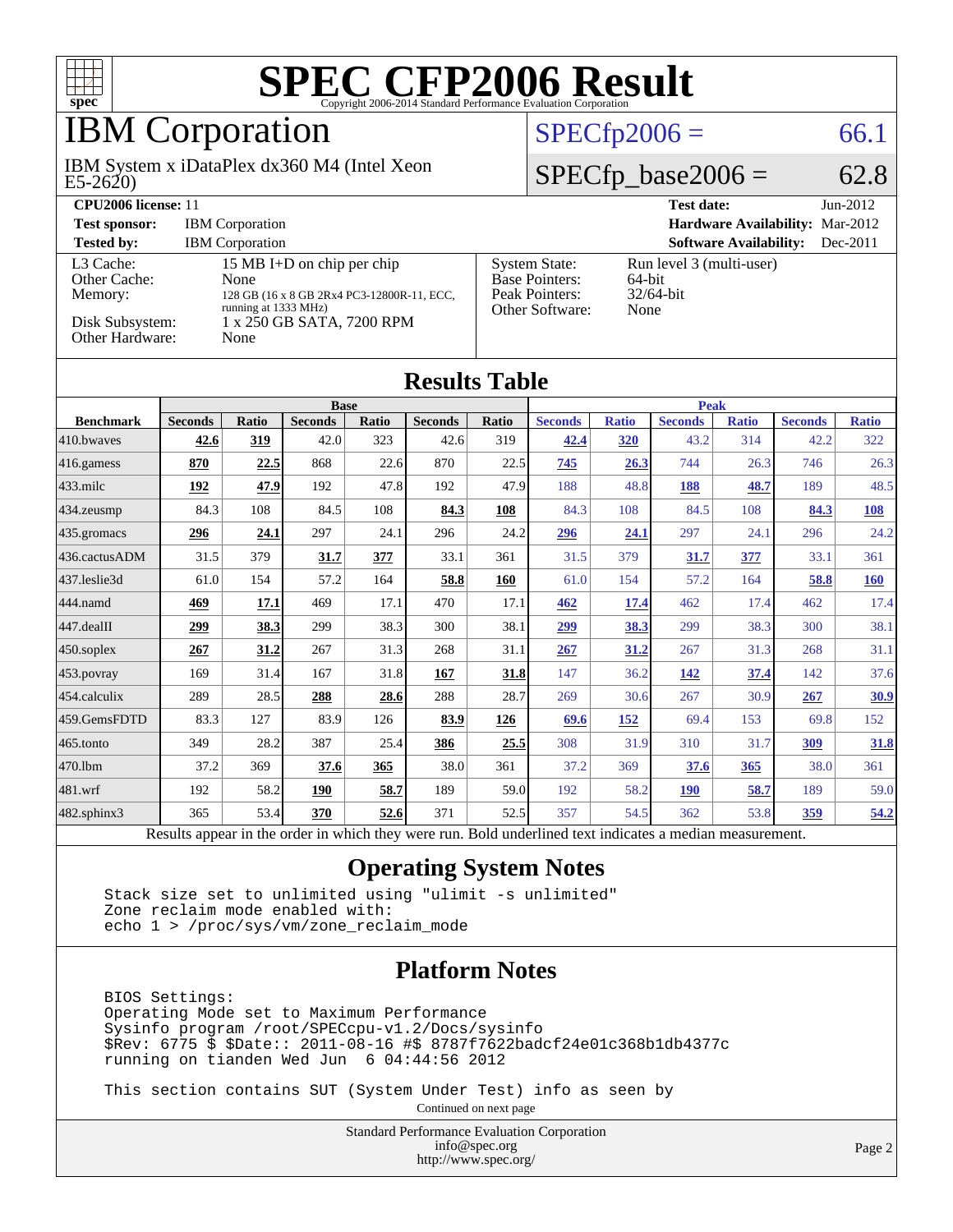

IBM Corporation

 $E5-2620$ IBM System x iDataPlex dx360 M4 (Intel Xeon  $SPECTp2006 = 66.1$ 

 $SPECTp\_base2006 = 62.8$ 

**[Test sponsor:](http://www.spec.org/auto/cpu2006/Docs/result-fields.html#Testsponsor)** IBM Corporation **[Hardware Availability:](http://www.spec.org/auto/cpu2006/Docs/result-fields.html#HardwareAvailability)** Mar-2012

**[CPU2006 license:](http://www.spec.org/auto/cpu2006/Docs/result-fields.html#CPU2006license)** 11 **[Test date:](http://www.spec.org/auto/cpu2006/Docs/result-fields.html#Testdate)** Jun-2012 **[Tested by:](http://www.spec.org/auto/cpu2006/Docs/result-fields.html#Testedby)** IBM Corporation **[Software Availability:](http://www.spec.org/auto/cpu2006/Docs/result-fields.html#SoftwareAvailability)** Dec-2011

#### **[Platform Notes \(Continued\)](http://www.spec.org/auto/cpu2006/Docs/result-fields.html#PlatformNotes)**

 some common utilities. To remove or add to this section, see: <http://www.spec.org/cpu2006/Docs/config.html#sysinfo> From /proc/cpuinfo model name : Intel(R) Xeon(R) CPU E5-2620 0 @ 2.00GHz 2 "physical id"s (chips) 24 "processors" cores, siblings (Caution: counting these is hw and system dependent. The following excerpts from /proc/cpuinfo might not be reliable. Use with caution.) cpu cores : 6 siblings : 12 physical 0: cores 0 1 2 3 4 5 physical 1: cores 0 1 2 3 4 5 cache size : 15360 KB From /proc/meminfo MemTotal: 132094664 kB HugePages\_Total: 0<br>Hugepagesize: 2048 kB Hugepagesize: /usr/bin/lsb\_release -d Red Hat Enterprise Linux Server release 6.2 (Santiago) From /etc/\*release\* /etc/\*version\* redhat-release: Red Hat Enterprise Linux Server release 6.2 (Santiago) system-release: Red Hat Enterprise Linux Server release 6.2 (Santiago) system-release-cpe: cpe:/o:redhat:enterprise\_linux:6server:ga:server uname -a: Linux tianden 2.6.32-220.el6.x86\_64 #1 SMP Wed Nov 9 08:03:13 EST 2011 x86\_64 x86\_64 x86\_64 GNU/Linux run-level 3 Jun 4 15:48 SPEC is set to: /root/SPECcpu-v1.2 Filesystem Type Size Used Avail Use% Mounted on /dev/mapper/vg\_tianden-lv\_root 61G 78G 44% / (End of data from sysinfo program) **[General Notes](http://www.spec.org/auto/cpu2006/Docs/result-fields.html#GeneralNotes)** Environment variables set by runspec before the start of the run: KMP AFFINITY = "granularity=fine, compact,  $1,0$ " LD\_LIBRARY\_PATH = "/root/SPECcpu-v1.2/libs/32:/root/SPECcpu-v1.2/libs/64" OMP\_NUM\_THREADS = "12" Binaries compiled on a system with 1x Core i7-860 CPU + 8GB memory using RHEL5.5

Continued on next page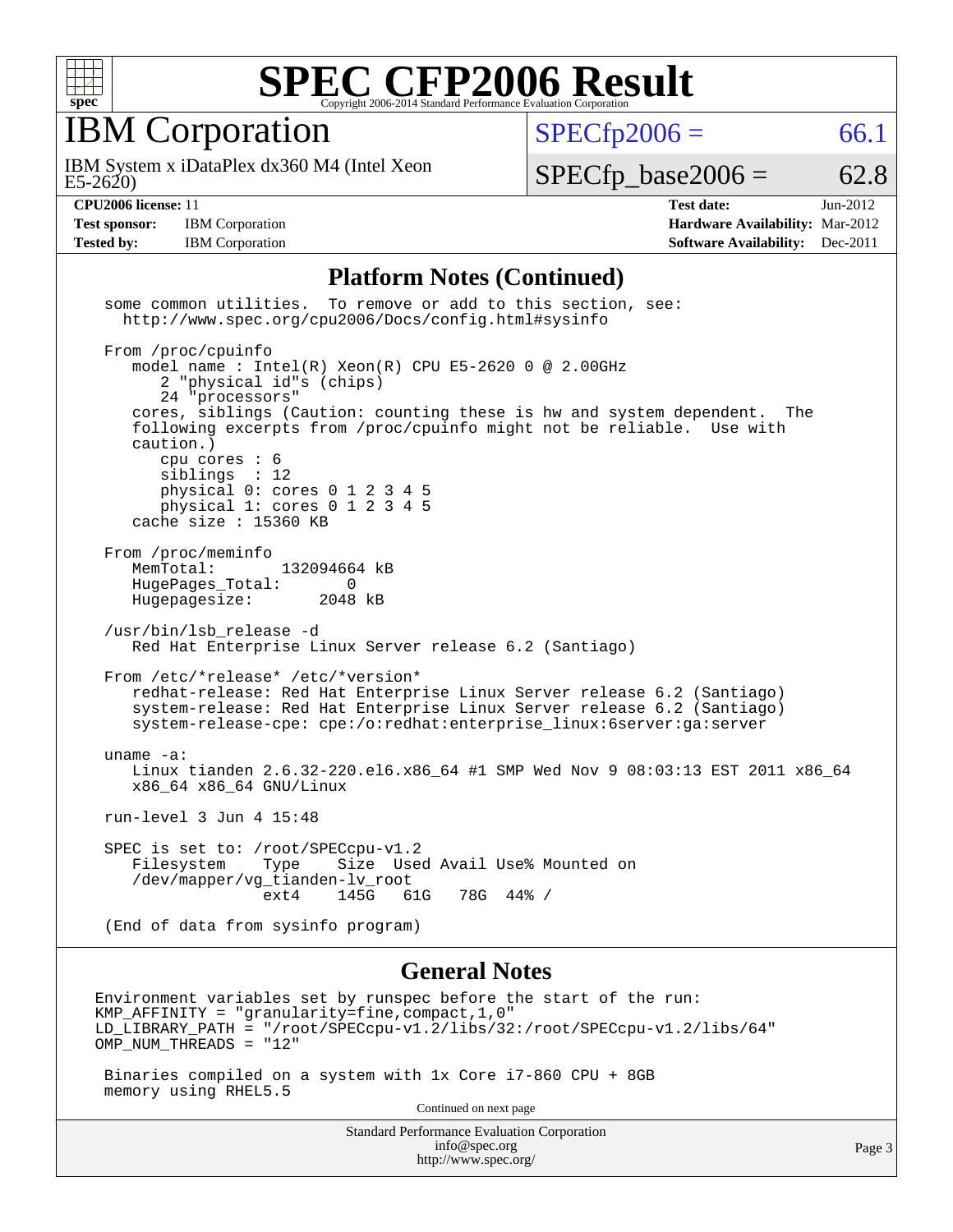

### IBM Corporation

 $E5-2620$ IBM System x iDataPlex dx360 M4 (Intel Xeon

 $SPECTp2006 = 66.1$ 

 $SPECTp\_base2006 = 62.8$ 

**[CPU2006 license:](http://www.spec.org/auto/cpu2006/Docs/result-fields.html#CPU2006license)** 11 **[Test date:](http://www.spec.org/auto/cpu2006/Docs/result-fields.html#Testdate)** Jun-2012 **[Test sponsor:](http://www.spec.org/auto/cpu2006/Docs/result-fields.html#Testsponsor)** IBM Corporation **[Hardware Availability:](http://www.spec.org/auto/cpu2006/Docs/result-fields.html#HardwareAvailability)** Mar-2012 **[Tested by:](http://www.spec.org/auto/cpu2006/Docs/result-fields.html#Testedby)** IBM Corporation **[Software Availability:](http://www.spec.org/auto/cpu2006/Docs/result-fields.html#SoftwareAvailability)** Dec-2011

#### **[General Notes \(Continued\)](http://www.spec.org/auto/cpu2006/Docs/result-fields.html#GeneralNotes)**

 Transparent Huge Pages enabled with: echo always > /sys/kernel/mm/redhat\_transparent\_hugepage/enabled

### **[Base Compiler Invocation](http://www.spec.org/auto/cpu2006/Docs/result-fields.html#BaseCompilerInvocation)**

[C benchmarks](http://www.spec.org/auto/cpu2006/Docs/result-fields.html#Cbenchmarks):

 $\frac{1}{2}$ cc  $-\text{m64}$ 

[C++ benchmarks:](http://www.spec.org/auto/cpu2006/Docs/result-fields.html#CXXbenchmarks) [icpc -m64](http://www.spec.org/cpu2006/results/res2012q3/cpu2006-20120628-23205.flags.html#user_CXXbase_intel_icpc_64bit_bedb90c1146cab66620883ef4f41a67e)

[Fortran benchmarks](http://www.spec.org/auto/cpu2006/Docs/result-fields.html#Fortranbenchmarks): [ifort -m64](http://www.spec.org/cpu2006/results/res2012q3/cpu2006-20120628-23205.flags.html#user_FCbase_intel_ifort_64bit_ee9d0fb25645d0210d97eb0527dcc06e)

[Benchmarks using both Fortran and C](http://www.spec.org/auto/cpu2006/Docs/result-fields.html#BenchmarksusingbothFortranandC): [icc -m64](http://www.spec.org/cpu2006/results/res2012q3/cpu2006-20120628-23205.flags.html#user_CC_FCbase_intel_icc_64bit_0b7121f5ab7cfabee23d88897260401c) [ifort -m64](http://www.spec.org/cpu2006/results/res2012q3/cpu2006-20120628-23205.flags.html#user_CC_FCbase_intel_ifort_64bit_ee9d0fb25645d0210d97eb0527dcc06e)

### **[Base Portability Flags](http://www.spec.org/auto/cpu2006/Docs/result-fields.html#BasePortabilityFlags)**

| 410.bwaves: -DSPEC CPU LP64                 |                                                                |
|---------------------------------------------|----------------------------------------------------------------|
| 416.gamess: -DSPEC_CPU_LP64                 |                                                                |
| 433.milc: -DSPEC CPU LP64                   |                                                                |
| 434.zeusmp: -DSPEC_CPU_LP64                 |                                                                |
| 435.gromacs: -DSPEC_CPU_LP64 -nofor_main    |                                                                |
| 436.cactusADM: -DSPEC_CPU_LP64 -nofor main  |                                                                |
| 437.leslie3d: -DSPEC CPU LP64               |                                                                |
| 444.namd: -DSPEC CPU LP64                   |                                                                |
| 447.dealII: -DSPEC CPU LP64                 |                                                                |
| 450.soplex: -DSPEC CPU LP64                 |                                                                |
| 453.povray: -DSPEC_CPU_LP64                 |                                                                |
| 454.calculix: - DSPEC CPU LP64 - nofor main |                                                                |
| 459. GemsFDTD: - DSPEC CPU LP64             |                                                                |
| 465.tonto: -DSPEC CPU LP64                  |                                                                |
| 470.1bm: - DSPEC CPU LP64                   |                                                                |
|                                             | 481.wrf: -DSPEC CPU LP64 -DSPEC CPU CASE FLAG -DSPEC CPU LINUX |
| 482.sphinx3: -DSPEC_CPU_LP64                |                                                                |

### **[Base Optimization Flags](http://www.spec.org/auto/cpu2006/Docs/result-fields.html#BaseOptimizationFlags)**

[C benchmarks](http://www.spec.org/auto/cpu2006/Docs/result-fields.html#Cbenchmarks): [-xAVX](http://www.spec.org/cpu2006/results/res2012q3/cpu2006-20120628-23205.flags.html#user_CCbase_f-xAVX) [-ipo](http://www.spec.org/cpu2006/results/res2012q3/cpu2006-20120628-23205.flags.html#user_CCbase_f-ipo) [-O3](http://www.spec.org/cpu2006/results/res2012q3/cpu2006-20120628-23205.flags.html#user_CCbase_f-O3) [-no-prec-div](http://www.spec.org/cpu2006/results/res2012q3/cpu2006-20120628-23205.flags.html#user_CCbase_f-no-prec-div) [-static](http://www.spec.org/cpu2006/results/res2012q3/cpu2006-20120628-23205.flags.html#user_CCbase_f-static) [-parallel](http://www.spec.org/cpu2006/results/res2012q3/cpu2006-20120628-23205.flags.html#user_CCbase_f-parallel) [-opt-prefetch](http://www.spec.org/cpu2006/results/res2012q3/cpu2006-20120628-23205.flags.html#user_CCbase_f-opt-prefetch) [-ansi-alias](http://www.spec.org/cpu2006/results/res2012q3/cpu2006-20120628-23205.flags.html#user_CCbase_f-ansi-alias)

[C++ benchmarks:](http://www.spec.org/auto/cpu2006/Docs/result-fields.html#CXXbenchmarks) [-xAVX](http://www.spec.org/cpu2006/results/res2012q3/cpu2006-20120628-23205.flags.html#user_CXXbase_f-xAVX) [-ipo](http://www.spec.org/cpu2006/results/res2012q3/cpu2006-20120628-23205.flags.html#user_CXXbase_f-ipo) [-O3](http://www.spec.org/cpu2006/results/res2012q3/cpu2006-20120628-23205.flags.html#user_CXXbase_f-O3) [-no-prec-div](http://www.spec.org/cpu2006/results/res2012q3/cpu2006-20120628-23205.flags.html#user_CXXbase_f-no-prec-div) [-static](http://www.spec.org/cpu2006/results/res2012q3/cpu2006-20120628-23205.flags.html#user_CXXbase_f-static) [-opt-prefetch](http://www.spec.org/cpu2006/results/res2012q3/cpu2006-20120628-23205.flags.html#user_CXXbase_f-opt-prefetch) [-ansi-alias](http://www.spec.org/cpu2006/results/res2012q3/cpu2006-20120628-23205.flags.html#user_CXXbase_f-ansi-alias)

Continued on next page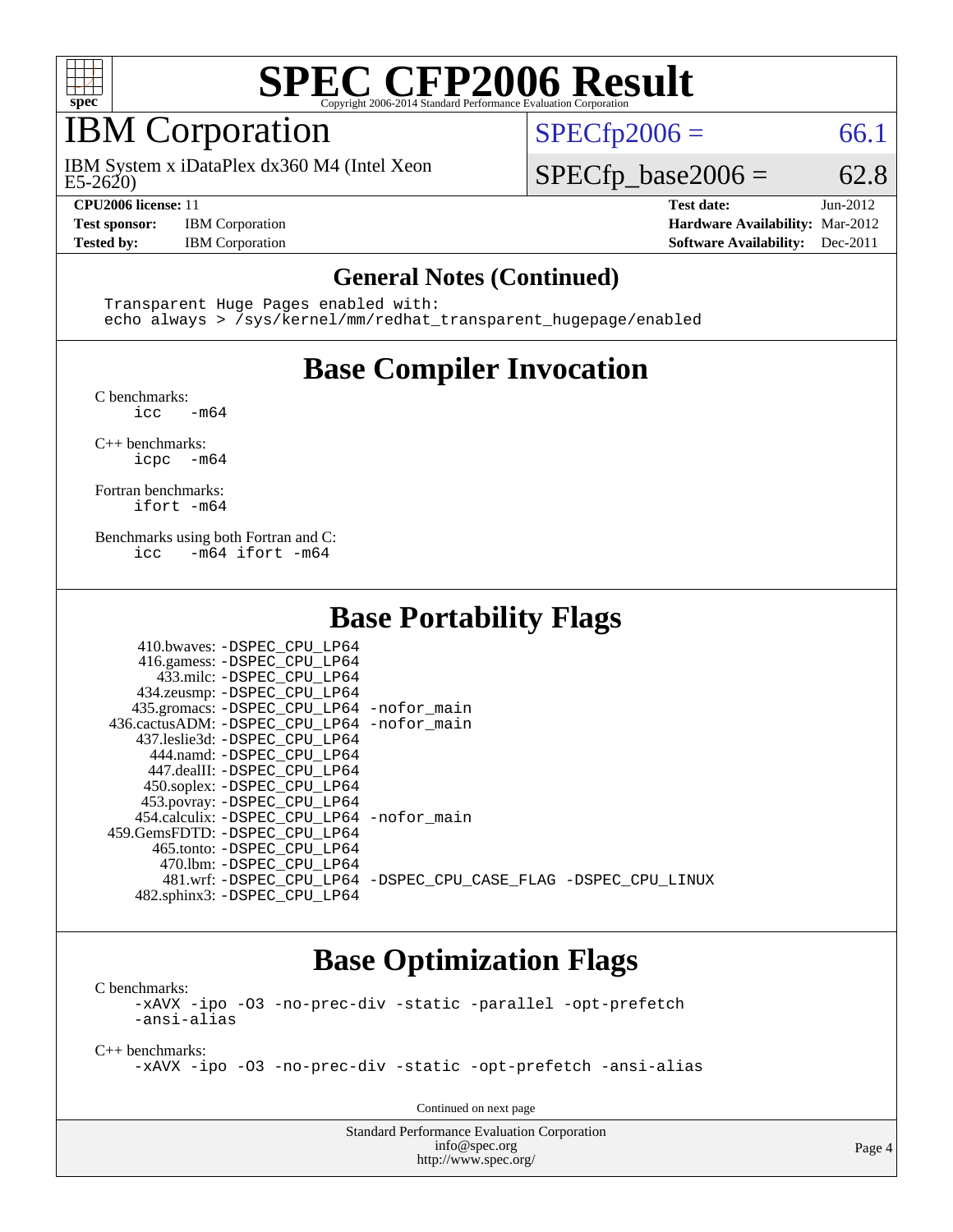

### IBM Corporation

 $E5-2620$ IBM System x iDataPlex dx360 M4 (Intel Xeon  $SPECTp2006 = 66.1$ 

 $SPECTp\_base2006 = 62.8$ 

**[Test sponsor:](http://www.spec.org/auto/cpu2006/Docs/result-fields.html#Testsponsor)** IBM Corporation **[Hardware Availability:](http://www.spec.org/auto/cpu2006/Docs/result-fields.html#HardwareAvailability)** Mar-2012

**[CPU2006 license:](http://www.spec.org/auto/cpu2006/Docs/result-fields.html#CPU2006license)** 11 **[Test date:](http://www.spec.org/auto/cpu2006/Docs/result-fields.html#Testdate)** Jun-2012 **[Tested by:](http://www.spec.org/auto/cpu2006/Docs/result-fields.html#Testedby)** IBM Corporation **[Software Availability:](http://www.spec.org/auto/cpu2006/Docs/result-fields.html#SoftwareAvailability)** Dec-2011

### **[Base Optimization Flags \(Continued\)](http://www.spec.org/auto/cpu2006/Docs/result-fields.html#BaseOptimizationFlags)**

[Fortran benchmarks](http://www.spec.org/auto/cpu2006/Docs/result-fields.html#Fortranbenchmarks):

[-xAVX](http://www.spec.org/cpu2006/results/res2012q3/cpu2006-20120628-23205.flags.html#user_FCbase_f-xAVX) [-ipo](http://www.spec.org/cpu2006/results/res2012q3/cpu2006-20120628-23205.flags.html#user_FCbase_f-ipo) [-O3](http://www.spec.org/cpu2006/results/res2012q3/cpu2006-20120628-23205.flags.html#user_FCbase_f-O3) [-no-prec-div](http://www.spec.org/cpu2006/results/res2012q3/cpu2006-20120628-23205.flags.html#user_FCbase_f-no-prec-div) [-static](http://www.spec.org/cpu2006/results/res2012q3/cpu2006-20120628-23205.flags.html#user_FCbase_f-static) [-parallel](http://www.spec.org/cpu2006/results/res2012q3/cpu2006-20120628-23205.flags.html#user_FCbase_f-parallel) [-opt-prefetch](http://www.spec.org/cpu2006/results/res2012q3/cpu2006-20120628-23205.flags.html#user_FCbase_f-opt-prefetch)

[Benchmarks using both Fortran and C](http://www.spec.org/auto/cpu2006/Docs/result-fields.html#BenchmarksusingbothFortranandC):

[-xAVX](http://www.spec.org/cpu2006/results/res2012q3/cpu2006-20120628-23205.flags.html#user_CC_FCbase_f-xAVX) [-ipo](http://www.spec.org/cpu2006/results/res2012q3/cpu2006-20120628-23205.flags.html#user_CC_FCbase_f-ipo) [-O3](http://www.spec.org/cpu2006/results/res2012q3/cpu2006-20120628-23205.flags.html#user_CC_FCbase_f-O3) [-no-prec-div](http://www.spec.org/cpu2006/results/res2012q3/cpu2006-20120628-23205.flags.html#user_CC_FCbase_f-no-prec-div) [-static](http://www.spec.org/cpu2006/results/res2012q3/cpu2006-20120628-23205.flags.html#user_CC_FCbase_f-static) [-parallel](http://www.spec.org/cpu2006/results/res2012q3/cpu2006-20120628-23205.flags.html#user_CC_FCbase_f-parallel) [-opt-prefetch](http://www.spec.org/cpu2006/results/res2012q3/cpu2006-20120628-23205.flags.html#user_CC_FCbase_f-opt-prefetch) [-ansi-alias](http://www.spec.org/cpu2006/results/res2012q3/cpu2006-20120628-23205.flags.html#user_CC_FCbase_f-ansi-alias)

**[Peak Compiler Invocation](http://www.spec.org/auto/cpu2006/Docs/result-fields.html#PeakCompilerInvocation)**

[C benchmarks](http://www.spec.org/auto/cpu2006/Docs/result-fields.html#Cbenchmarks):  $\text{icc}$  -m64

[C++ benchmarks:](http://www.spec.org/auto/cpu2006/Docs/result-fields.html#CXXbenchmarks) [icpc -m64](http://www.spec.org/cpu2006/results/res2012q3/cpu2006-20120628-23205.flags.html#user_CXXpeak_intel_icpc_64bit_bedb90c1146cab66620883ef4f41a67e)

[Fortran benchmarks](http://www.spec.org/auto/cpu2006/Docs/result-fields.html#Fortranbenchmarks): [ifort -m64](http://www.spec.org/cpu2006/results/res2012q3/cpu2006-20120628-23205.flags.html#user_FCpeak_intel_ifort_64bit_ee9d0fb25645d0210d97eb0527dcc06e)

[Benchmarks using both Fortran and C](http://www.spec.org/auto/cpu2006/Docs/result-fields.html#BenchmarksusingbothFortranandC): [icc -m64](http://www.spec.org/cpu2006/results/res2012q3/cpu2006-20120628-23205.flags.html#user_CC_FCpeak_intel_icc_64bit_0b7121f5ab7cfabee23d88897260401c) [ifort -m64](http://www.spec.org/cpu2006/results/res2012q3/cpu2006-20120628-23205.flags.html#user_CC_FCpeak_intel_ifort_64bit_ee9d0fb25645d0210d97eb0527dcc06e)

### **[Peak Portability Flags](http://www.spec.org/auto/cpu2006/Docs/result-fields.html#PeakPortabilityFlags)**

Same as Base Portability Flags

### **[Peak Optimization Flags](http://www.spec.org/auto/cpu2006/Docs/result-fields.html#PeakOptimizationFlags)**

[C benchmarks](http://www.spec.org/auto/cpu2006/Docs/result-fields.html#Cbenchmarks):

 433.milc: [-xAVX](http://www.spec.org/cpu2006/results/res2012q3/cpu2006-20120628-23205.flags.html#user_peakPASS2_CFLAGSPASS2_LDFLAGS433_milc_f-xAVX)(pass 2) [-prof-gen](http://www.spec.org/cpu2006/results/res2012q3/cpu2006-20120628-23205.flags.html#user_peakPASS1_CFLAGSPASS1_LDFLAGS433_milc_prof_gen_e43856698f6ca7b7e442dfd80e94a8fc)(pass 1) [-ipo](http://www.spec.org/cpu2006/results/res2012q3/cpu2006-20120628-23205.flags.html#user_peakPASS2_CFLAGSPASS2_LDFLAGS433_milc_f-ipo)(pass 2) [-O3](http://www.spec.org/cpu2006/results/res2012q3/cpu2006-20120628-23205.flags.html#user_peakPASS2_CFLAGSPASS2_LDFLAGS433_milc_f-O3)(pass 2) [-no-prec-div](http://www.spec.org/cpu2006/results/res2012q3/cpu2006-20120628-23205.flags.html#user_peakPASS2_CFLAGSPASS2_LDFLAGS433_milc_f-no-prec-div)(pass 2) [-prof-use](http://www.spec.org/cpu2006/results/res2012q3/cpu2006-20120628-23205.flags.html#user_peakPASS2_CFLAGSPASS2_LDFLAGS433_milc_prof_use_bccf7792157ff70d64e32fe3e1250b55)(pass 2) [-static](http://www.spec.org/cpu2006/results/res2012q3/cpu2006-20120628-23205.flags.html#user_peakOPTIMIZE433_milc_f-static) [-auto-ilp32](http://www.spec.org/cpu2006/results/res2012q3/cpu2006-20120628-23205.flags.html#user_peakCOPTIMIZE433_milc_f-auto-ilp32) [-ansi-alias](http://www.spec.org/cpu2006/results/res2012q3/cpu2006-20120628-23205.flags.html#user_peakCOPTIMIZE433_milc_f-ansi-alias)

 $470.$ lbm: basepeak = yes

 482.sphinx3: [-xAVX](http://www.spec.org/cpu2006/results/res2012q3/cpu2006-20120628-23205.flags.html#user_peakOPTIMIZE482_sphinx3_f-xAVX) [-ipo](http://www.spec.org/cpu2006/results/res2012q3/cpu2006-20120628-23205.flags.html#user_peakOPTIMIZE482_sphinx3_f-ipo) [-O3](http://www.spec.org/cpu2006/results/res2012q3/cpu2006-20120628-23205.flags.html#user_peakOPTIMIZE482_sphinx3_f-O3) [-no-prec-div](http://www.spec.org/cpu2006/results/res2012q3/cpu2006-20120628-23205.flags.html#user_peakOPTIMIZE482_sphinx3_f-no-prec-div) [-unroll2](http://www.spec.org/cpu2006/results/res2012q3/cpu2006-20120628-23205.flags.html#user_peakCOPTIMIZE482_sphinx3_f-unroll_784dae83bebfb236979b41d2422d7ec2) [-ansi-alias](http://www.spec.org/cpu2006/results/res2012q3/cpu2006-20120628-23205.flags.html#user_peakCOPTIMIZE482_sphinx3_f-ansi-alias) [-parallel](http://www.spec.org/cpu2006/results/res2012q3/cpu2006-20120628-23205.flags.html#user_peakCOPTIMIZE482_sphinx3_f-parallel)

[C++ benchmarks:](http://www.spec.org/auto/cpu2006/Docs/result-fields.html#CXXbenchmarks)

```
 444.namd: -xAVX(pass 2) -prof-gen(pass 1) -ipo(pass 2) -O3(pass 2)
-no-prec-div(pass 2) -prof-use(pass 2) -fno-alias
-auto-ilp32
```
Continued on next page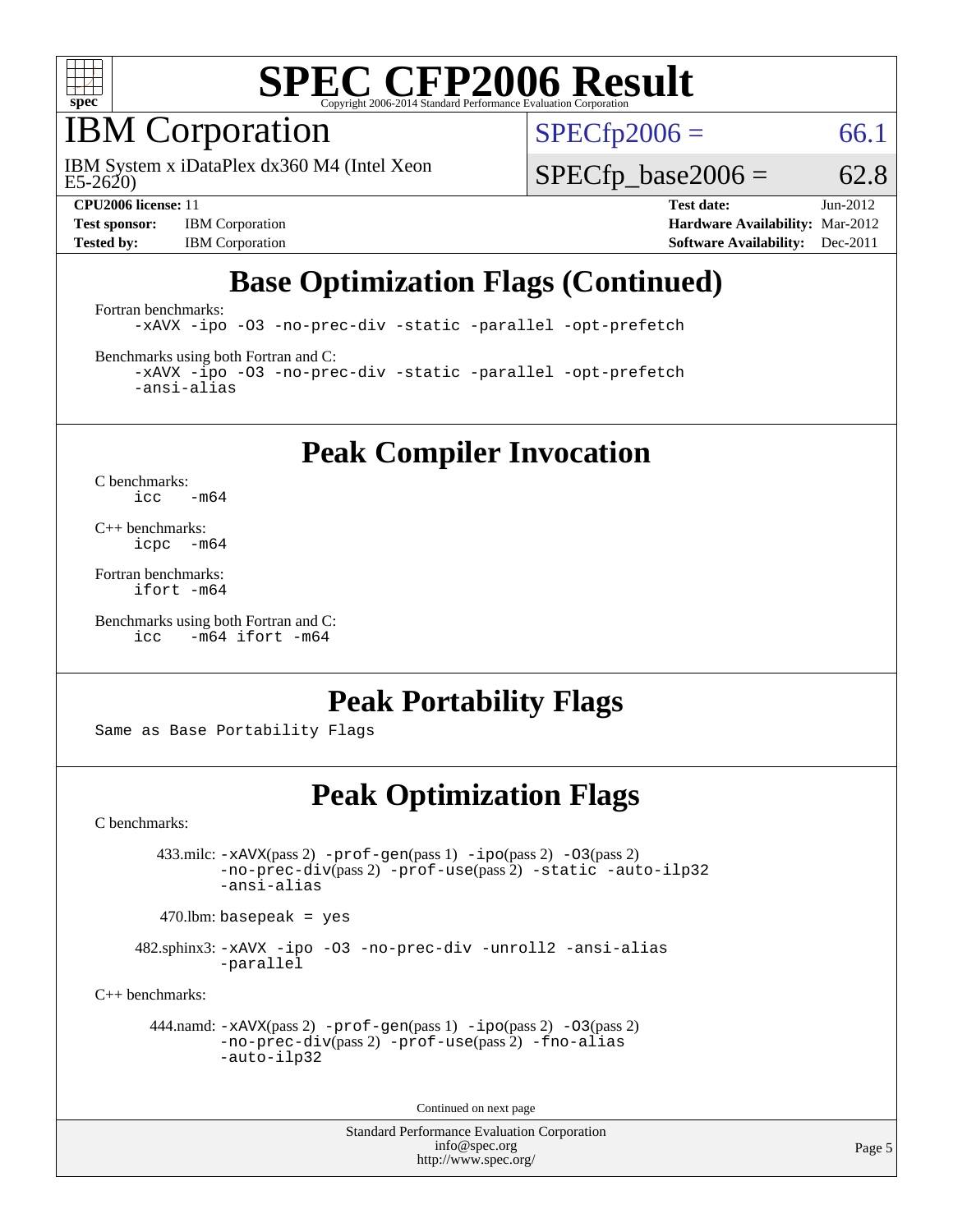

IBM Corporation

 $E5-2620$ IBM System x iDataPlex dx360 M4 (Intel Xeon  $SPECfp2006 = 66.1$  $SPECfp2006 = 66.1$ 

 $SPECTp\_base2006 = 62.8$ 

**[Test sponsor:](http://www.spec.org/auto/cpu2006/Docs/result-fields.html#Testsponsor)** IBM Corporation **[Hardware Availability:](http://www.spec.org/auto/cpu2006/Docs/result-fields.html#HardwareAvailability)** Mar-2012

**[CPU2006 license:](http://www.spec.org/auto/cpu2006/Docs/result-fields.html#CPU2006license)** 11 **[Test date:](http://www.spec.org/auto/cpu2006/Docs/result-fields.html#Testdate)** Jun-2012 **[Tested by:](http://www.spec.org/auto/cpu2006/Docs/result-fields.html#Testedby)** IBM Corporation **[Software Availability:](http://www.spec.org/auto/cpu2006/Docs/result-fields.html#SoftwareAvailability)** Dec-2011

### **[Peak Optimization Flags \(Continued\)](http://www.spec.org/auto/cpu2006/Docs/result-fields.html#PeakOptimizationFlags)**

 447.dealII: basepeak = yes 450.soplex: basepeak = yes 453.povray:  $-x$ AVX(pass 2)  $-p$ rof-gen(pass 1)  $-i$ po(pass 2)  $-03$ (pass 2) [-no-prec-div](http://www.spec.org/cpu2006/results/res2012q3/cpu2006-20120628-23205.flags.html#user_peakPASS2_CXXFLAGSPASS2_LDFLAGS453_povray_f-no-prec-div)(pass 2) [-prof-use](http://www.spec.org/cpu2006/results/res2012q3/cpu2006-20120628-23205.flags.html#user_peakPASS2_CXXFLAGSPASS2_LDFLAGS453_povray_prof_use_bccf7792157ff70d64e32fe3e1250b55)(pass 2) [-unroll4](http://www.spec.org/cpu2006/results/res2012q3/cpu2006-20120628-23205.flags.html#user_peakCXXOPTIMIZE453_povray_f-unroll_4e5e4ed65b7fd20bdcd365bec371b81f) [-ansi-alias](http://www.spec.org/cpu2006/results/res2012q3/cpu2006-20120628-23205.flags.html#user_peakCXXOPTIMIZE453_povray_f-ansi-alias) [Fortran benchmarks](http://www.spec.org/auto/cpu2006/Docs/result-fields.html#Fortranbenchmarks): 410.bwaves: [-xAVX](http://www.spec.org/cpu2006/results/res2012q3/cpu2006-20120628-23205.flags.html#user_peakOPTIMIZE410_bwaves_f-xAVX) [-ipo](http://www.spec.org/cpu2006/results/res2012q3/cpu2006-20120628-23205.flags.html#user_peakOPTIMIZE410_bwaves_f-ipo) [-O3](http://www.spec.org/cpu2006/results/res2012q3/cpu2006-20120628-23205.flags.html#user_peakOPTIMIZE410_bwaves_f-O3) [-no-prec-div](http://www.spec.org/cpu2006/results/res2012q3/cpu2006-20120628-23205.flags.html#user_peakOPTIMIZE410_bwaves_f-no-prec-div) [-opt-prefetch](http://www.spec.org/cpu2006/results/res2012q3/cpu2006-20120628-23205.flags.html#user_peakOPTIMIZE410_bwaves_f-opt-prefetch) [-parallel](http://www.spec.org/cpu2006/results/res2012q3/cpu2006-20120628-23205.flags.html#user_peakOPTIMIZE410_bwaves_f-parallel) [-static](http://www.spec.org/cpu2006/results/res2012q3/cpu2006-20120628-23205.flags.html#user_peakOPTIMIZE410_bwaves_f-static) 416.gamess: [-xAVX](http://www.spec.org/cpu2006/results/res2012q3/cpu2006-20120628-23205.flags.html#user_peakPASS2_FFLAGSPASS2_LDFLAGS416_gamess_f-xAVX)(pass 2) [-prof-gen](http://www.spec.org/cpu2006/results/res2012q3/cpu2006-20120628-23205.flags.html#user_peakPASS1_FFLAGSPASS1_LDFLAGS416_gamess_prof_gen_e43856698f6ca7b7e442dfd80e94a8fc)(pass 1) [-ipo](http://www.spec.org/cpu2006/results/res2012q3/cpu2006-20120628-23205.flags.html#user_peakPASS2_FFLAGSPASS2_LDFLAGS416_gamess_f-ipo)(pass 2) [-O3](http://www.spec.org/cpu2006/results/res2012q3/cpu2006-20120628-23205.flags.html#user_peakPASS2_FFLAGSPASS2_LDFLAGS416_gamess_f-O3)(pass 2) [-no-prec-div](http://www.spec.org/cpu2006/results/res2012q3/cpu2006-20120628-23205.flags.html#user_peakPASS2_FFLAGSPASS2_LDFLAGS416_gamess_f-no-prec-div)(pass 2) [-prof-use](http://www.spec.org/cpu2006/results/res2012q3/cpu2006-20120628-23205.flags.html#user_peakPASS2_FFLAGSPASS2_LDFLAGS416_gamess_prof_use_bccf7792157ff70d64e32fe3e1250b55)(pass 2) [-unroll2](http://www.spec.org/cpu2006/results/res2012q3/cpu2006-20120628-23205.flags.html#user_peakOPTIMIZE416_gamess_f-unroll_784dae83bebfb236979b41d2422d7ec2) [-inline-level=0](http://www.spec.org/cpu2006/results/res2012q3/cpu2006-20120628-23205.flags.html#user_peakOPTIMIZE416_gamess_f-inline-level_318d07a09274ad25e8d15dbfaa68ba50) [-scalar-rep-](http://www.spec.org/cpu2006/results/res2012q3/cpu2006-20120628-23205.flags.html#user_peakOPTIMIZE416_gamess_f-disablescalarrep_abbcad04450fb118e4809c81d83c8a1d) [-static](http://www.spec.org/cpu2006/results/res2012q3/cpu2006-20120628-23205.flags.html#user_peakOPTIMIZE416_gamess_f-static) 434.zeusmp: basepeak = yes 437.leslie3d: basepeak = yes 459.GemsFDTD: [-xAVX](http://www.spec.org/cpu2006/results/res2012q3/cpu2006-20120628-23205.flags.html#user_peakPASS2_FFLAGSPASS2_LDFLAGS459_GemsFDTD_f-xAVX)(pass 2) [-prof-gen](http://www.spec.org/cpu2006/results/res2012q3/cpu2006-20120628-23205.flags.html#user_peakPASS1_FFLAGSPASS1_LDFLAGS459_GemsFDTD_prof_gen_e43856698f6ca7b7e442dfd80e94a8fc)(pass 1) [-ipo](http://www.spec.org/cpu2006/results/res2012q3/cpu2006-20120628-23205.flags.html#user_peakPASS2_FFLAGSPASS2_LDFLAGS459_GemsFDTD_f-ipo)(pass 2) [-O3](http://www.spec.org/cpu2006/results/res2012q3/cpu2006-20120628-23205.flags.html#user_peakPASS2_FFLAGSPASS2_LDFLAGS459_GemsFDTD_f-O3)(pass 2) [-no-prec-div](http://www.spec.org/cpu2006/results/res2012q3/cpu2006-20120628-23205.flags.html#user_peakPASS2_FFLAGSPASS2_LDFLAGS459_GemsFDTD_f-no-prec-div)(pass 2) [-prof-use](http://www.spec.org/cpu2006/results/res2012q3/cpu2006-20120628-23205.flags.html#user_peakPASS2_FFLAGSPASS2_LDFLAGS459_GemsFDTD_prof_use_bccf7792157ff70d64e32fe3e1250b55)(pass 2) [-unroll2](http://www.spec.org/cpu2006/results/res2012q3/cpu2006-20120628-23205.flags.html#user_peakOPTIMIZE459_GemsFDTD_f-unroll_784dae83bebfb236979b41d2422d7ec2) [-inline-level=0](http://www.spec.org/cpu2006/results/res2012q3/cpu2006-20120628-23205.flags.html#user_peakOPTIMIZE459_GemsFDTD_f-inline-level_318d07a09274ad25e8d15dbfaa68ba50) [-opt-prefetch](http://www.spec.org/cpu2006/results/res2012q3/cpu2006-20120628-23205.flags.html#user_peakOPTIMIZE459_GemsFDTD_f-opt-prefetch) [-parallel](http://www.spec.org/cpu2006/results/res2012q3/cpu2006-20120628-23205.flags.html#user_peakOPTIMIZE459_GemsFDTD_f-parallel)  $465$ .tonto:  $-x$ AVX(pass 2)  $-p$ rof-gen(pass 1)  $-p$ o(pass 2)  $-03$ (pass 2) [-no-prec-div](http://www.spec.org/cpu2006/results/res2012q3/cpu2006-20120628-23205.flags.html#user_peakPASS2_FFLAGSPASS2_LDFLAGS465_tonto_f-no-prec-div)(pass 2) [-prof-use](http://www.spec.org/cpu2006/results/res2012q3/cpu2006-20120628-23205.flags.html#user_peakPASS2_FFLAGSPASS2_LDFLAGS465_tonto_prof_use_bccf7792157ff70d64e32fe3e1250b55)(pass 2) [-inline-calloc](http://www.spec.org/cpu2006/results/res2012q3/cpu2006-20120628-23205.flags.html#user_peakOPTIMIZE465_tonto_f-inline-calloc) [-opt-malloc-options=3](http://www.spec.org/cpu2006/results/res2012q3/cpu2006-20120628-23205.flags.html#user_peakOPTIMIZE465_tonto_f-opt-malloc-options_13ab9b803cf986b4ee62f0a5998c2238) [-auto](http://www.spec.org/cpu2006/results/res2012q3/cpu2006-20120628-23205.flags.html#user_peakOPTIMIZE465_tonto_f-auto) [-unroll4](http://www.spec.org/cpu2006/results/res2012q3/cpu2006-20120628-23205.flags.html#user_peakOPTIMIZE465_tonto_f-unroll_4e5e4ed65b7fd20bdcd365bec371b81f) [Benchmarks using both Fortran and C](http://www.spec.org/auto/cpu2006/Docs/result-fields.html#BenchmarksusingbothFortranandC): 435.gromacs: basepeak = yes  $436.cactusADM:basepeak = yes$  454.calculix: [-xAVX](http://www.spec.org/cpu2006/results/res2012q3/cpu2006-20120628-23205.flags.html#user_peakOPTIMIZE454_calculix_f-xAVX) [-ipo](http://www.spec.org/cpu2006/results/res2012q3/cpu2006-20120628-23205.flags.html#user_peakOPTIMIZE454_calculix_f-ipo) [-O3](http://www.spec.org/cpu2006/results/res2012q3/cpu2006-20120628-23205.flags.html#user_peakOPTIMIZE454_calculix_f-O3) [-no-prec-div](http://www.spec.org/cpu2006/results/res2012q3/cpu2006-20120628-23205.flags.html#user_peakOPTIMIZE454_calculix_f-no-prec-div) [-auto-ilp32](http://www.spec.org/cpu2006/results/res2012q3/cpu2006-20120628-23205.flags.html#user_peakCOPTIMIZE454_calculix_f-auto-ilp32) [-ansi-alias](http://www.spec.org/cpu2006/results/res2012q3/cpu2006-20120628-23205.flags.html#user_peakCOPTIMIZE454_calculix_f-ansi-alias)  $481 \text{.m}$ : basepeak = yes

The flags files that were used to format this result can be browsed at <http://www.spec.org/cpu2006/flags/Intel-ic12.1-official-linux64.20111122.html> <http://www.spec.org/cpu2006/flags/IBM-Platform-Flags-V1.2-SNB-C.html>

You can also download the XML flags sources by saving the following links: <http://www.spec.org/cpu2006/flags/Intel-ic12.1-official-linux64.20111122.xml> <http://www.spec.org/cpu2006/flags/IBM-Platform-Flags-V1.2-SNB-C.xml>